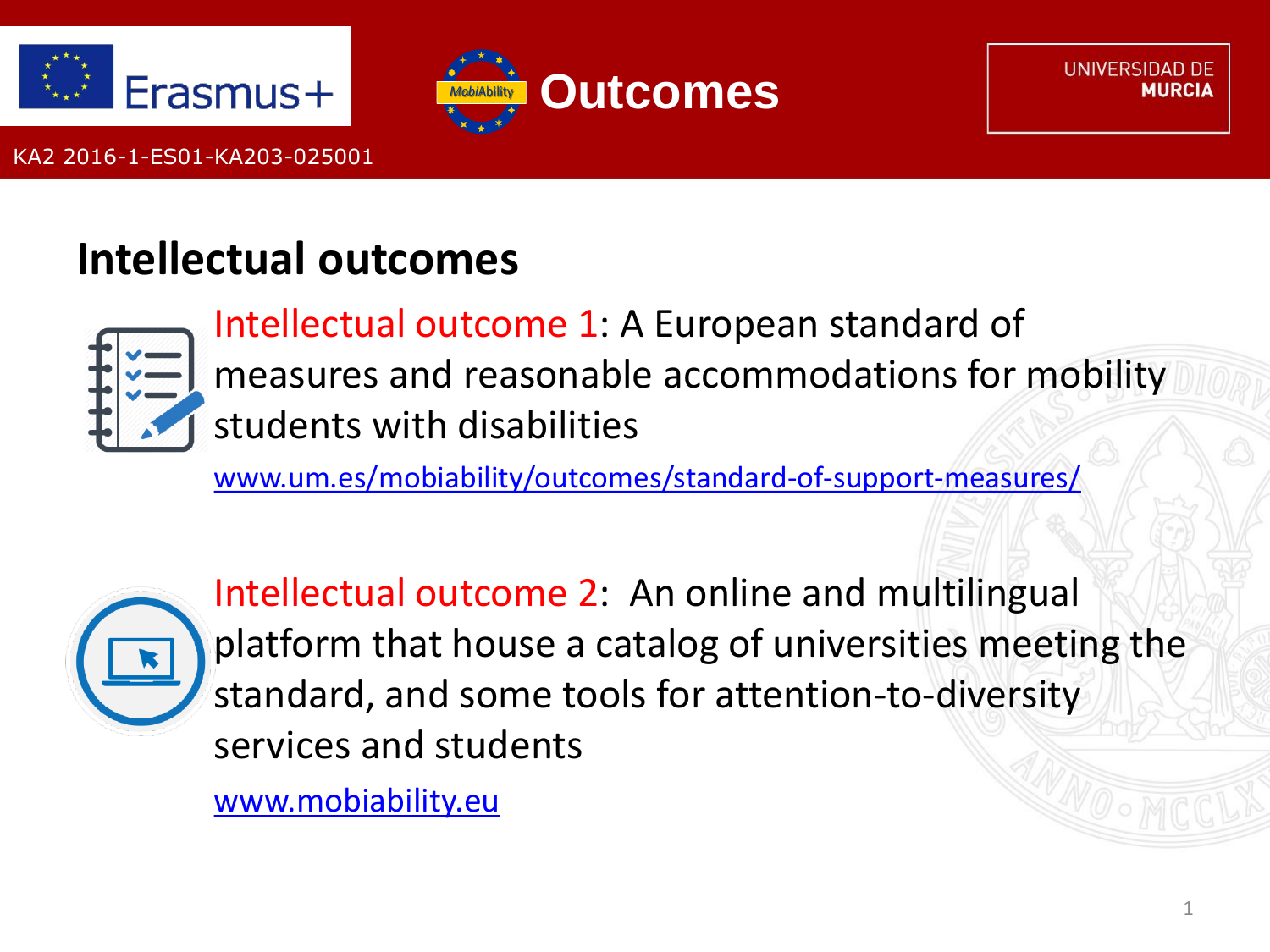



**UNIVERSIDAD DE MURCIA** 

KA2 2016-1-ES01-KA203-025001

### **O1- Standard of measures**

Juridical study on higher [education and disability law of](#page-6-0)  "Erasmus" countries

[Empirical study: Survey of](#page-6-0)  support measures +

[encuestas.um.es/encuestas/support\\_disab.cc](https://encuestas.um.es/encuestas/support_disab.cc)

+

[Expert evaluation](#page-6-0)

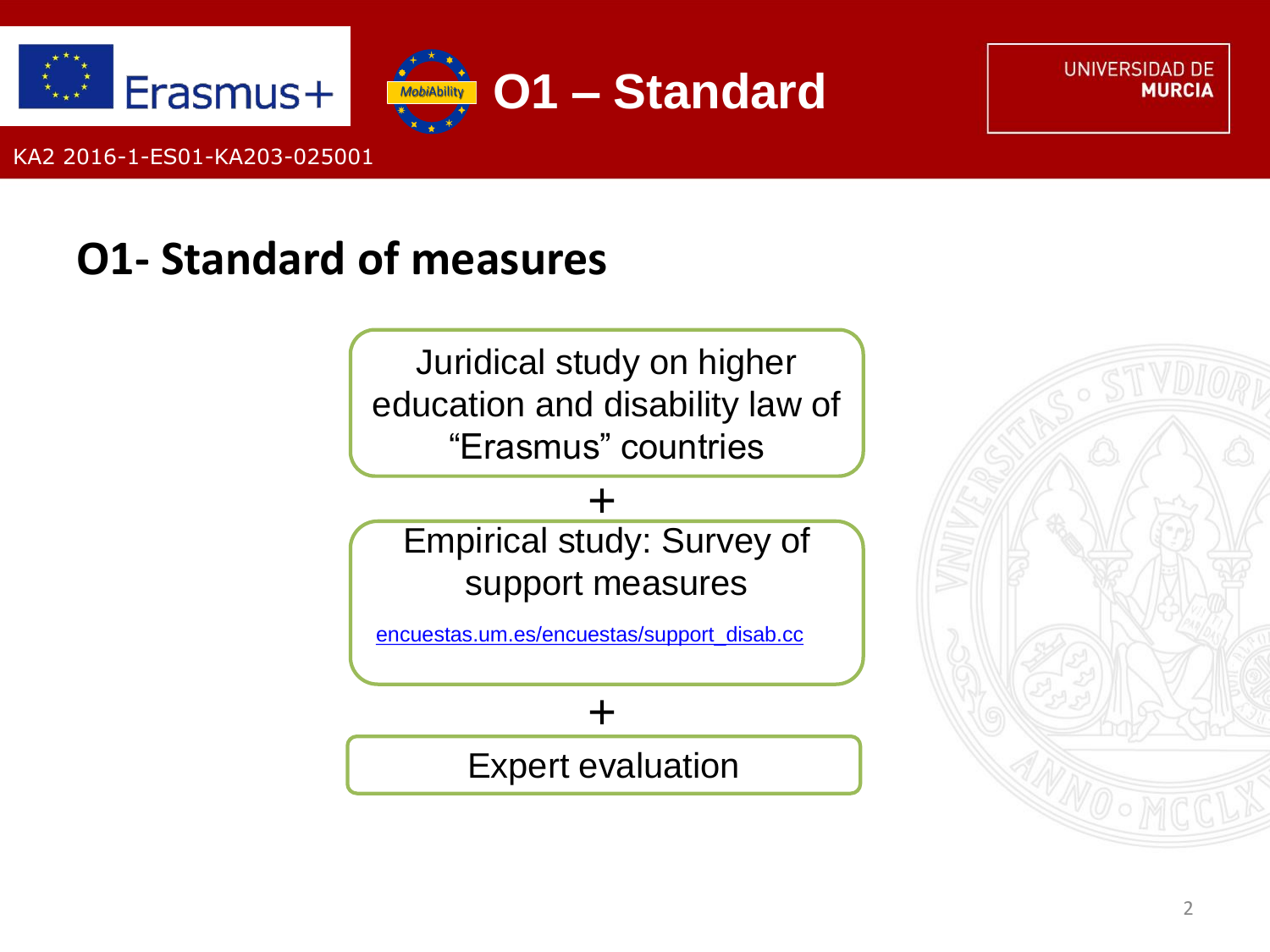



**UNIVERSIDAD DE** 

KA2 2016-1-ES01-KA203-025001

### **Objective**

#### **Analyzing the legal bases for the standard**

- What do the national laws say about disabilities in the higher education?
- Are they general or specific?
- Do they regulate all dimensions of higher education (admission, mobility, teaching-leaning process, etc.) or only some of them?
- Are there more coincidences or more divergences across countries?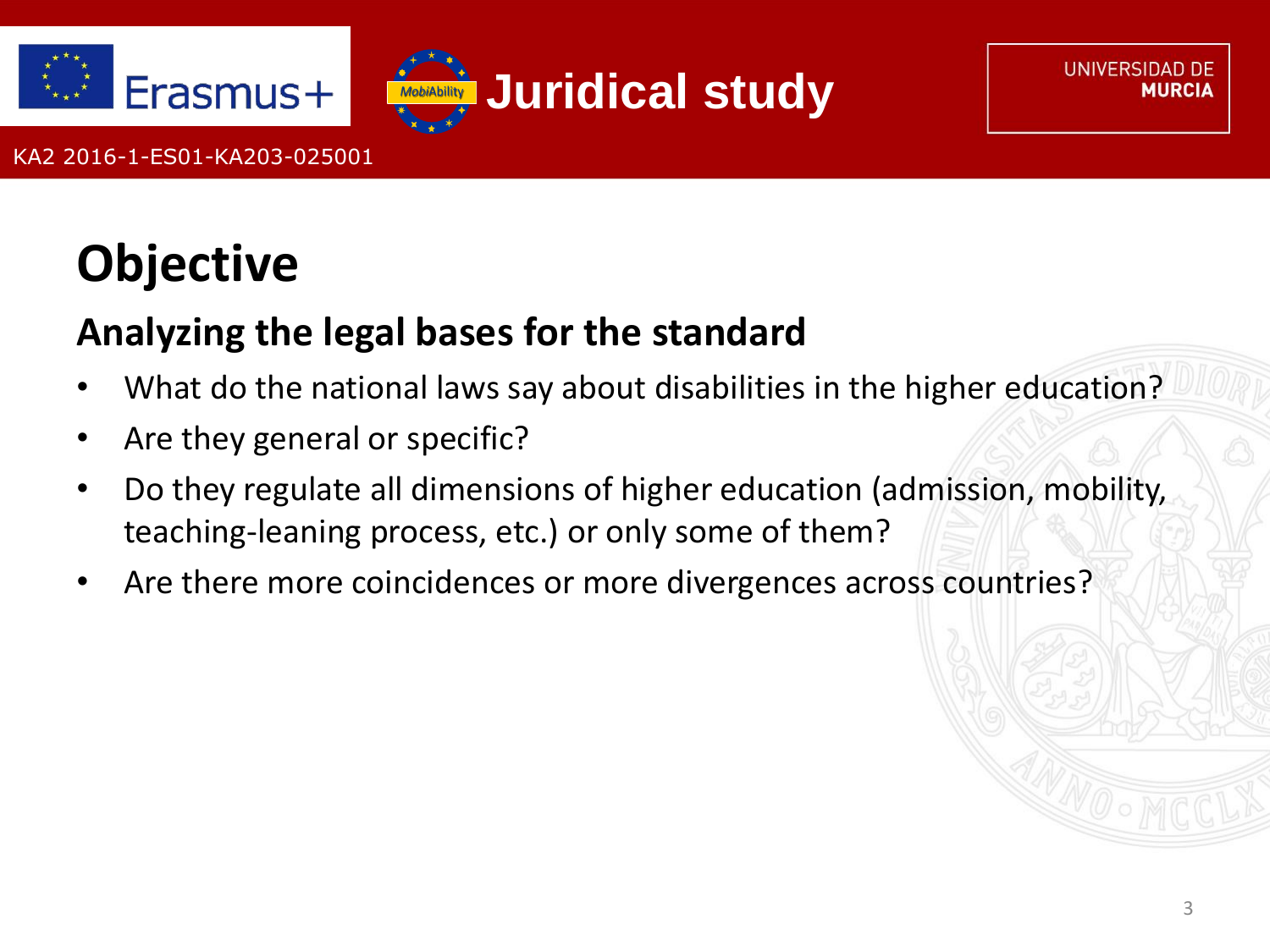



**UNIVERSIDAD DE MURCIA** 

## **Method**

• **Sample**

21 countries were selected, which represent

- 95% of outgoing students
- 97% of incoming students
- 98% of incoming and outgoing students with disabilities

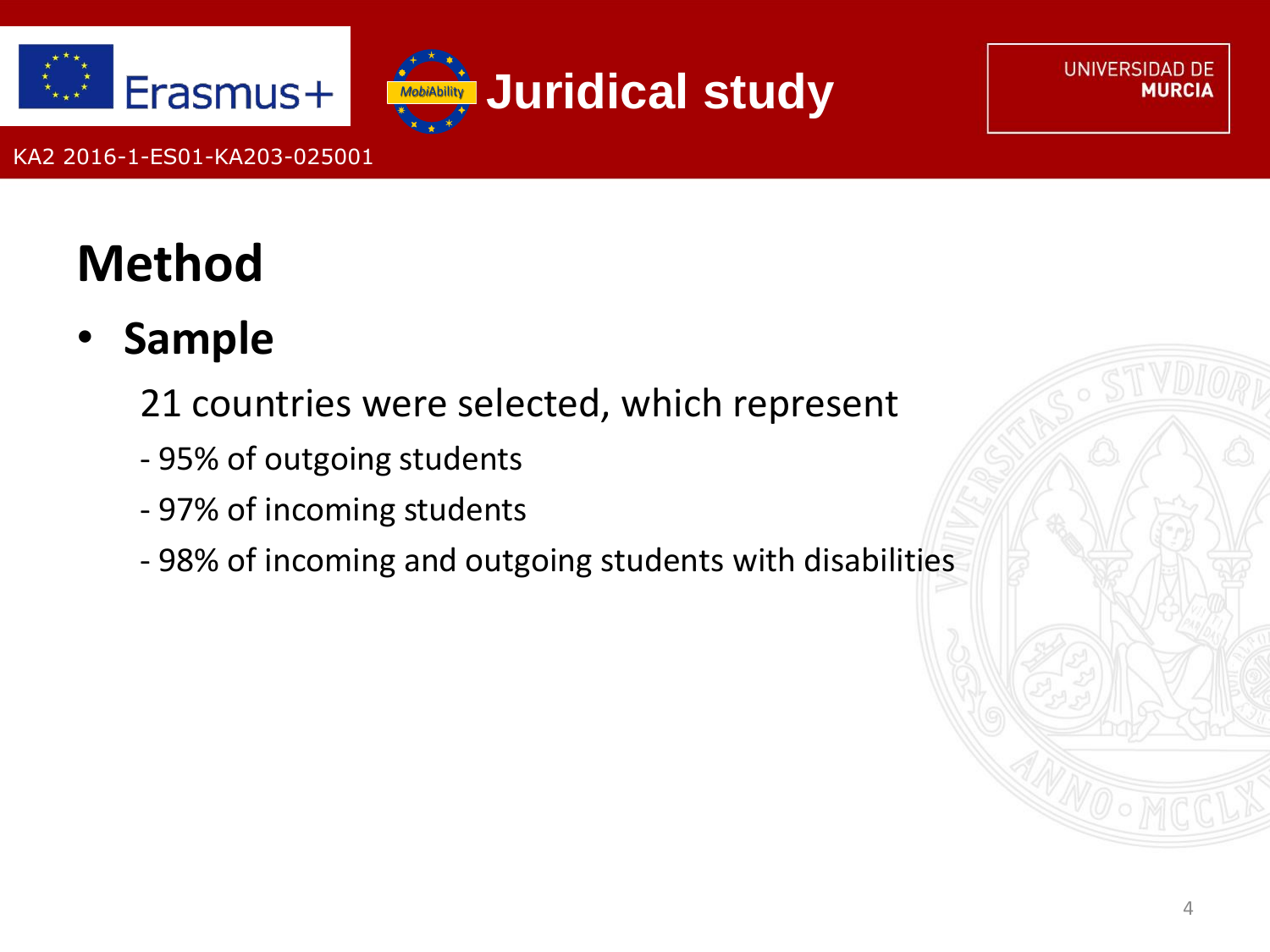



# **Objective**

### **Knowing the measures European universities are already offering**

- Comprehensive
- Specific and concrete
- By type of special needs

[https://encuestas.um.es/encuestas/support\\_disab.ww](https://encuestas.um.es/encuestas/support_disab.ww) [https://encuestas.um.es/encuestas/support\\_disab.cc](https://encuestas.um.es/encuestas/support_disab.cc)



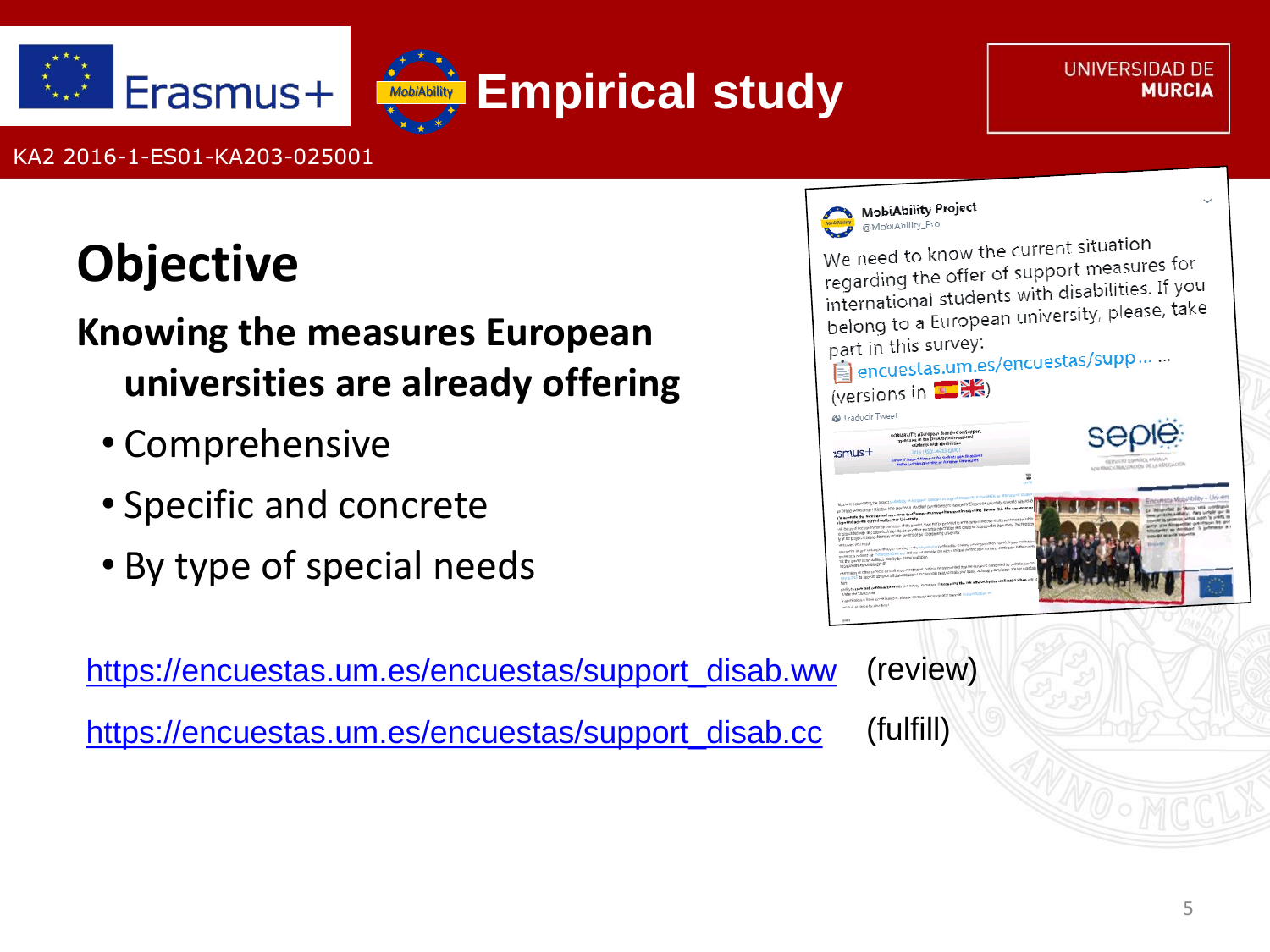



**SAMPLE**

#### **EMPIRICAL STUDY (SURVEY)**

| ________          |                     |                         |                         |                                     |                        |  |
|-------------------|---------------------|-------------------------|-------------------------|-------------------------------------|------------------------|--|
|                   | <b>PARTICIPANTS</b> |                         | <b>Students in 2017</b> | Students with special needs in 2017 |                        |  |
| <b>COUNTRY</b>    | N                   | <b>Public Ownership</b> | <b>Mean</b>             | <b>Mean</b>                         | <b>Mean percentage</b> |  |
| ESPAÑA            | 17                  | 15                      | 22809                   | 299                                 | 1,2%                   |  |
| <b>ITALY</b>      | 6                   | 6                       | 27607                   | 408                                 | 1,5%                   |  |
| <b>GERMANY</b>    | $\overline{2}$      |                         | 2870                    | 3                                   | 0,3%                   |  |
| POLAND            | $\overline{2}$      |                         | 27401                   | 838                                 | 2,3%                   |  |
| PORTUGAL          | $\overline{2}$      | $\overline{2}$          | 17650                   | 118                                 | 0,7%                   |  |
| <b>CZECH REP.</b> | 1                   |                         | 40400                   | 550                                 | 1,4%                   |  |
| FRANCE            | $\mathbf{1}$        |                         | 30803                   | 533                                 | 1,7%                   |  |
| <b>TOTAL 31</b>   |                     | 28                      | 24220                   | 393                                 | 1,3%                   |  |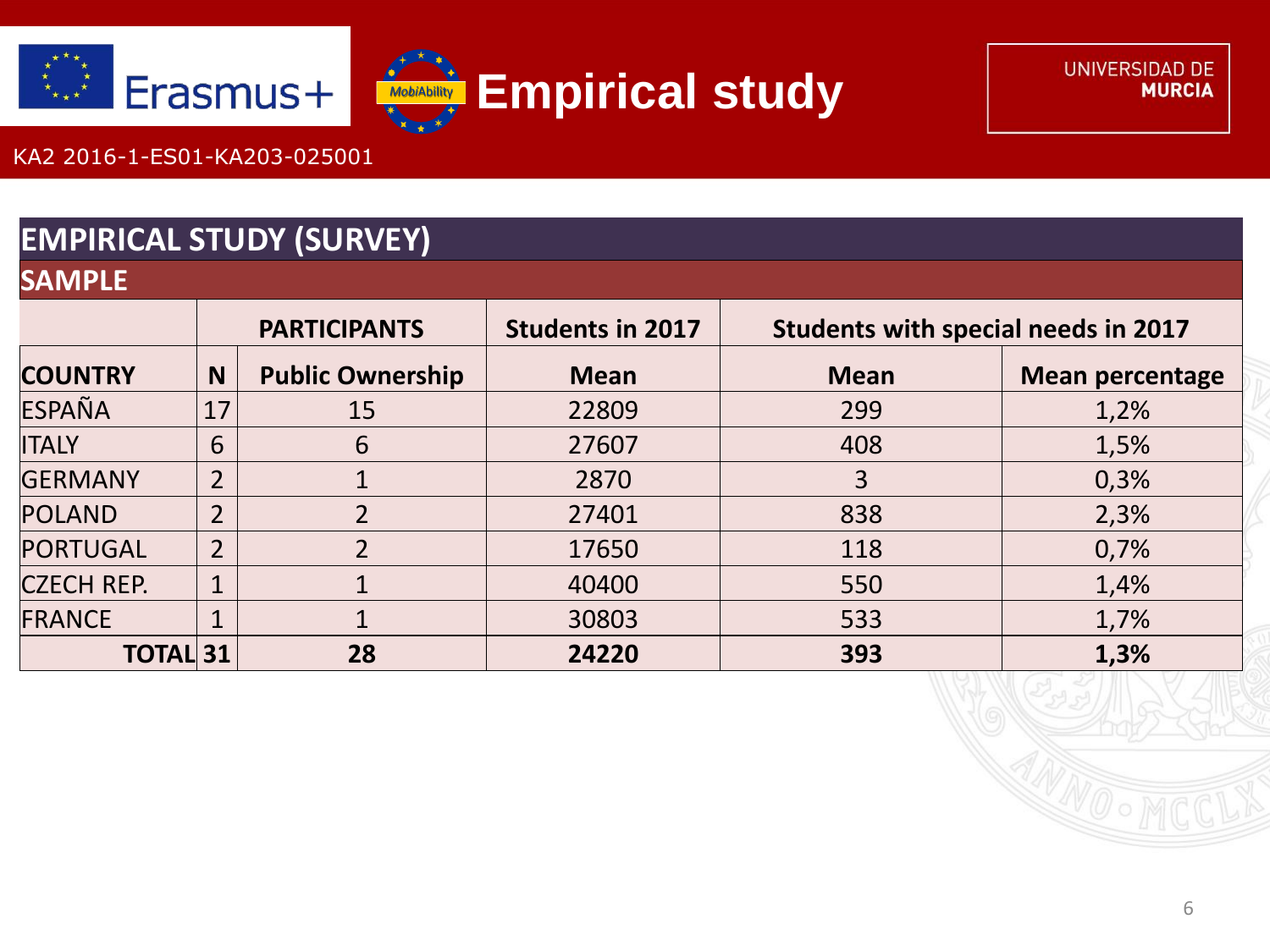<span id="page-6-0"></span>

**UNIVERSIDAD DE** 

## **Objective**

KA2 2016-1-ES01-KA203-025001

**Having a subjective but expert opinion whether each item (measure) should be needed or recommended**

- As a complement of the juridical and empirical studies
- Could tune some items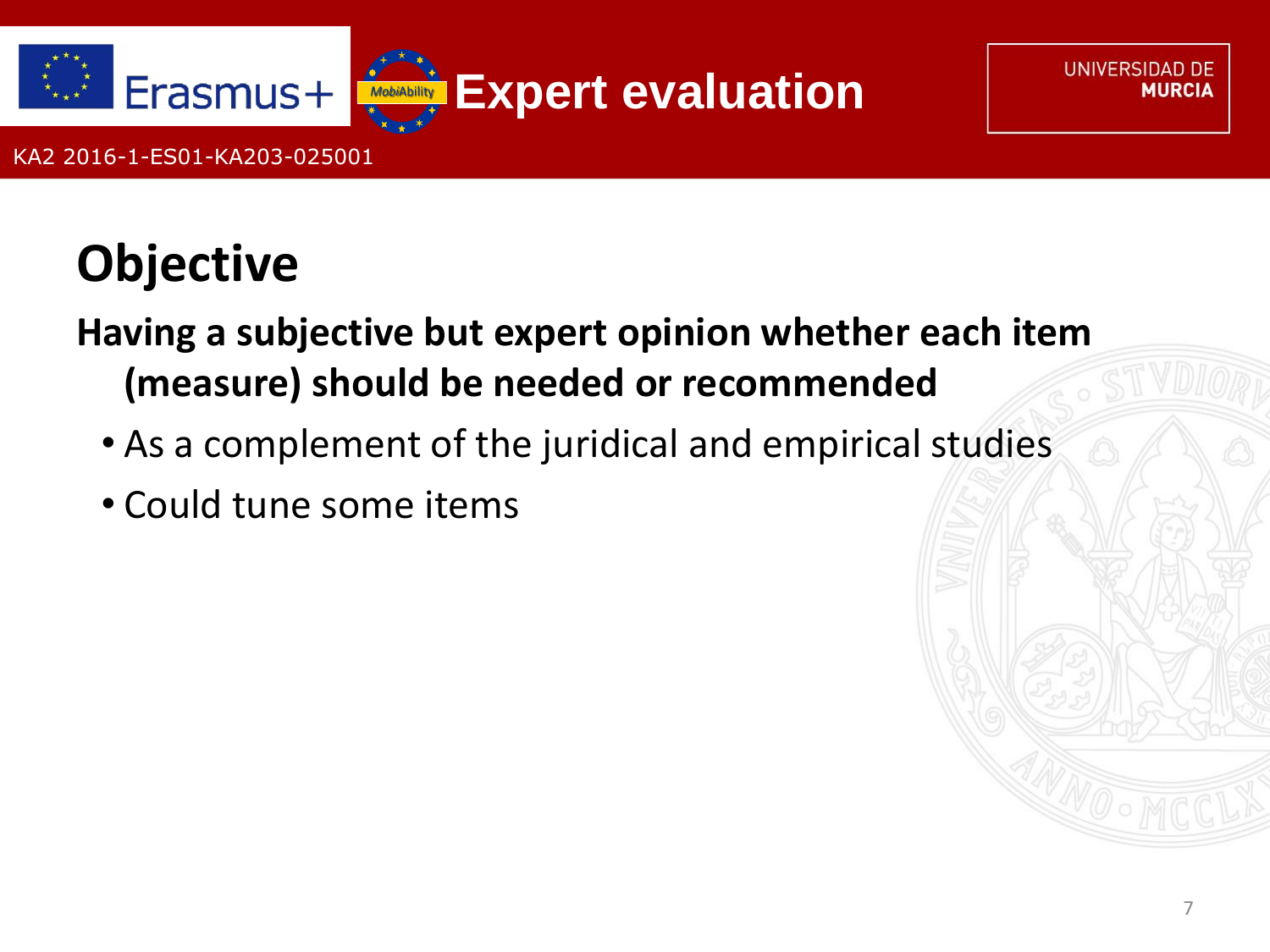

## **Method**

Participants:

| <b>Partner</b>  | <b>Number of judges/experts</b> |  |  |  |  |
|-----------------|---------------------------------|--|--|--|--|
| <b>UMU</b>      | 5                               |  |  |  |  |
| <b>CERMI-RM</b> | 5                               |  |  |  |  |
| F. ONCE         | $\mathcal{L}$                   |  |  |  |  |
| F. Universia    | $\mathcal{P}$                   |  |  |  |  |
| U. Masaryk      | 3                               |  |  |  |  |
| Total           | 17                              |  |  |  |  |

Procedure: categorizing each item as mandatory/needed or recommended

**Results**: percentage of agreement as mandatory/needed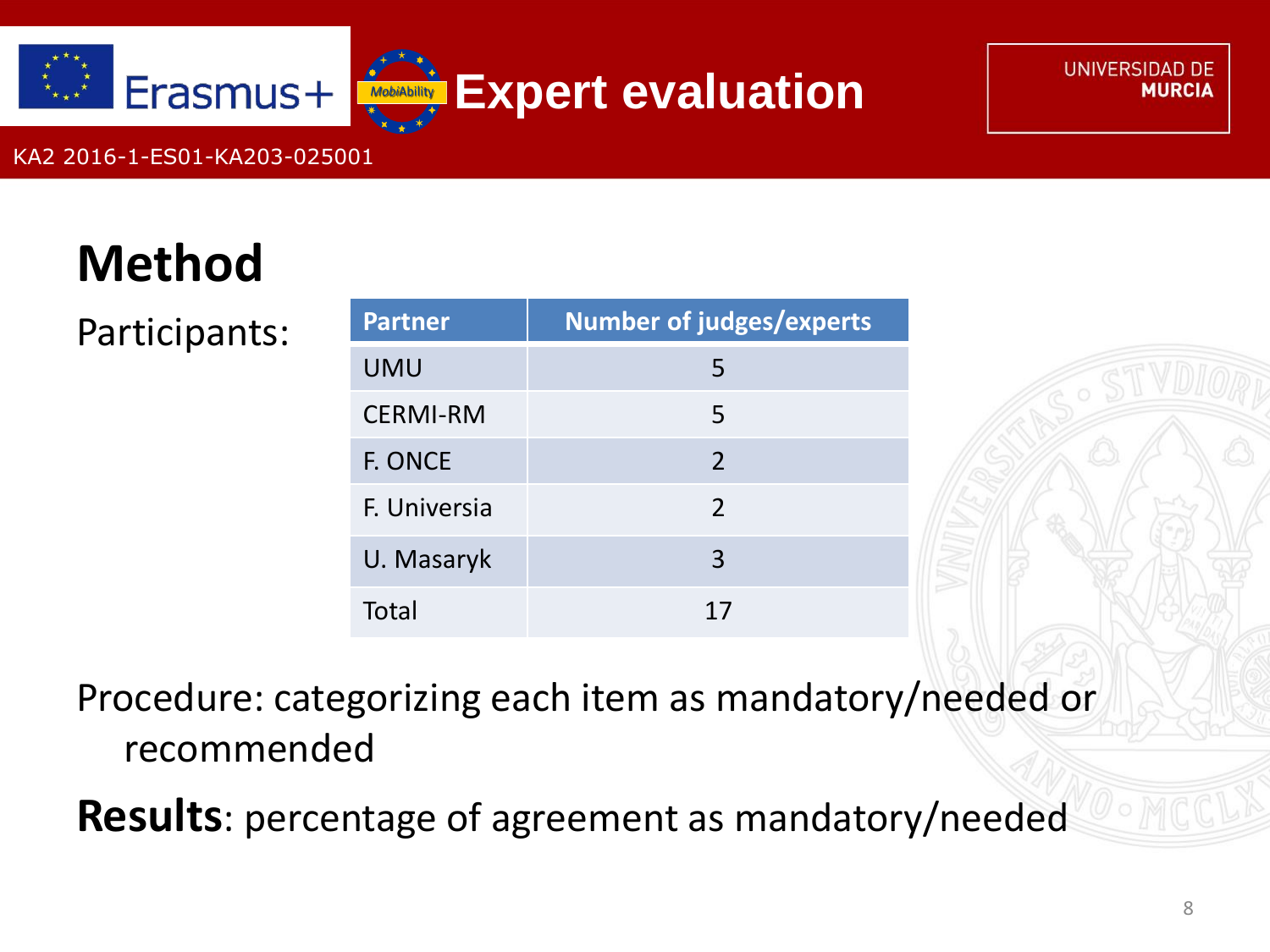





- **We propose to consider as STANDARD (i.e, mandatory) the measures that:**
	- a) Have a legal base. Reviewed state laws are not accurate and concrete, so this information cannot say anything about one specific item or items but it can about an area of interest (accessibility, evaluation, etc.)
	- b) Are currently highly implemented by universities. The measure is consider a standard if at least 1/2 of the participating universities are already implementing it
	- c) Are mentioned as mandatory by at least 2/3 of the experts (even if the criterion a) is not accomplished)
- **The rest of measures are considered as RECOMMENDATIONS**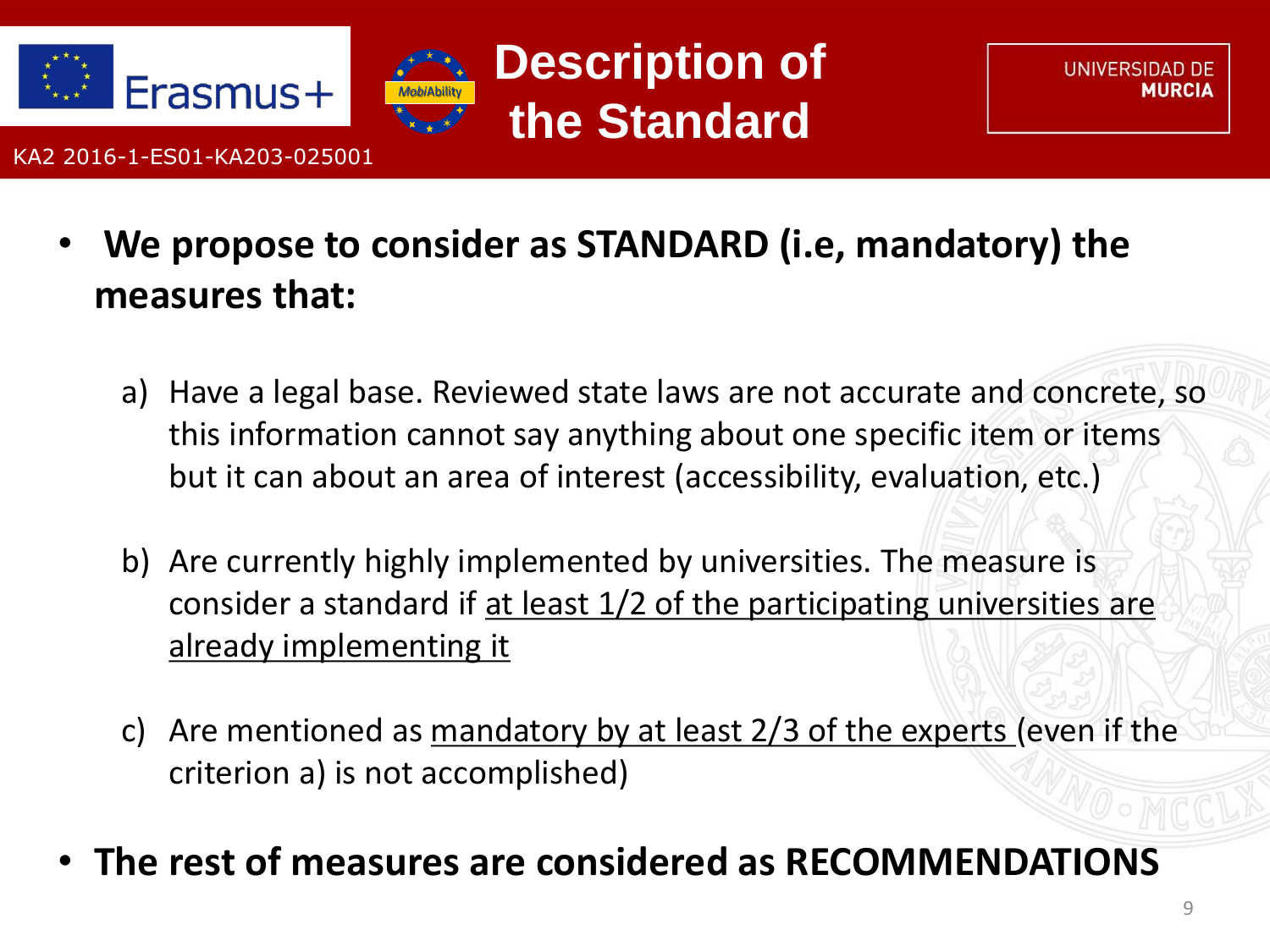



UNIVERSIDAD DE **MURCIA** 

| <b>BLOCK I. RESOURCES, MEASURES AND ACTIONS TO SUPPORT</b>                                                                |                |                                |
|---------------------------------------------------------------------------------------------------------------------------|----------------|--------------------------------|
| <b>ERASMUS+ STUDENTS WITH DISABILITIES AND/OR LEARNING</b>                                                                |                | <b>Standard Recommendation</b> |
| <b>DISORDERS</b>                                                                                                          | (n items)      | (n items)                      |
| 1. ACCESS TO THE ERASMUS+ PROGRAMME                                                                                       | 3              | $\mathbf{0}$                   |
| 2. PHYSICAL ACCESSIBILITY TO UNIVERSITY FACILITIES                                                                        | 38             | $\overline{2}$                 |
| 3. TECHNOLOGY AND INFORMATION ACCESSIBILITY                                                                               | 10             | $\mathbf 0$                    |
| 4. SUPPORT RESOURCES AND REASONABLE ACCOMMODATIONS WITHIN THE                                                             | 106            | 17                             |
| <b>TEACHING-LEARNING AND EVALUATION PROCESSES</b><br>General measures for any type of disability and/or learning disorder |                |                                |
|                                                                                                                           |                |                                |
| Specific measures for students with visual sensory impairment                                                             |                |                                |
| Specific measures for students with hearing impairment                                                                    |                |                                |
| Specific measures for students with deaf-blindness                                                                        |                |                                |
| Specific measures for students with physical and/or organic disabilities                                                  |                |                                |
| Specific measures for students with learning disorders                                                                    |                |                                |
| Specific measures for students with intellectual disability                                                               |                |                                |
| <b>5. PROGRAMS FOR PROMOTING PARTICIPATION</b>                                                                            | 17             | $\mathbf{1}$                   |
| <b>6. SCHOLARSHIPS AND GRANTS FOR FEES AND OTHER NEEDS</b>                                                                | $\overline{2}$ | 1                              |
| <b>BLOCK II. MANAGEMENT PROCESSES OF THE SUPPORT SERVICES</b>                                                             | 35             | $\overline{7}$                 |
| <b>BLOCK II. ASSESSMENT OF THE PROGRAMME BY THE STUDENT WITH</b><br><b>DISABILITIES AND/OR LEANING DISORDERS</b>          | $\overline{2}$ | $\mathbf{1}$                   |
| TOTAL                                                                                                                     | 213            | 29                             |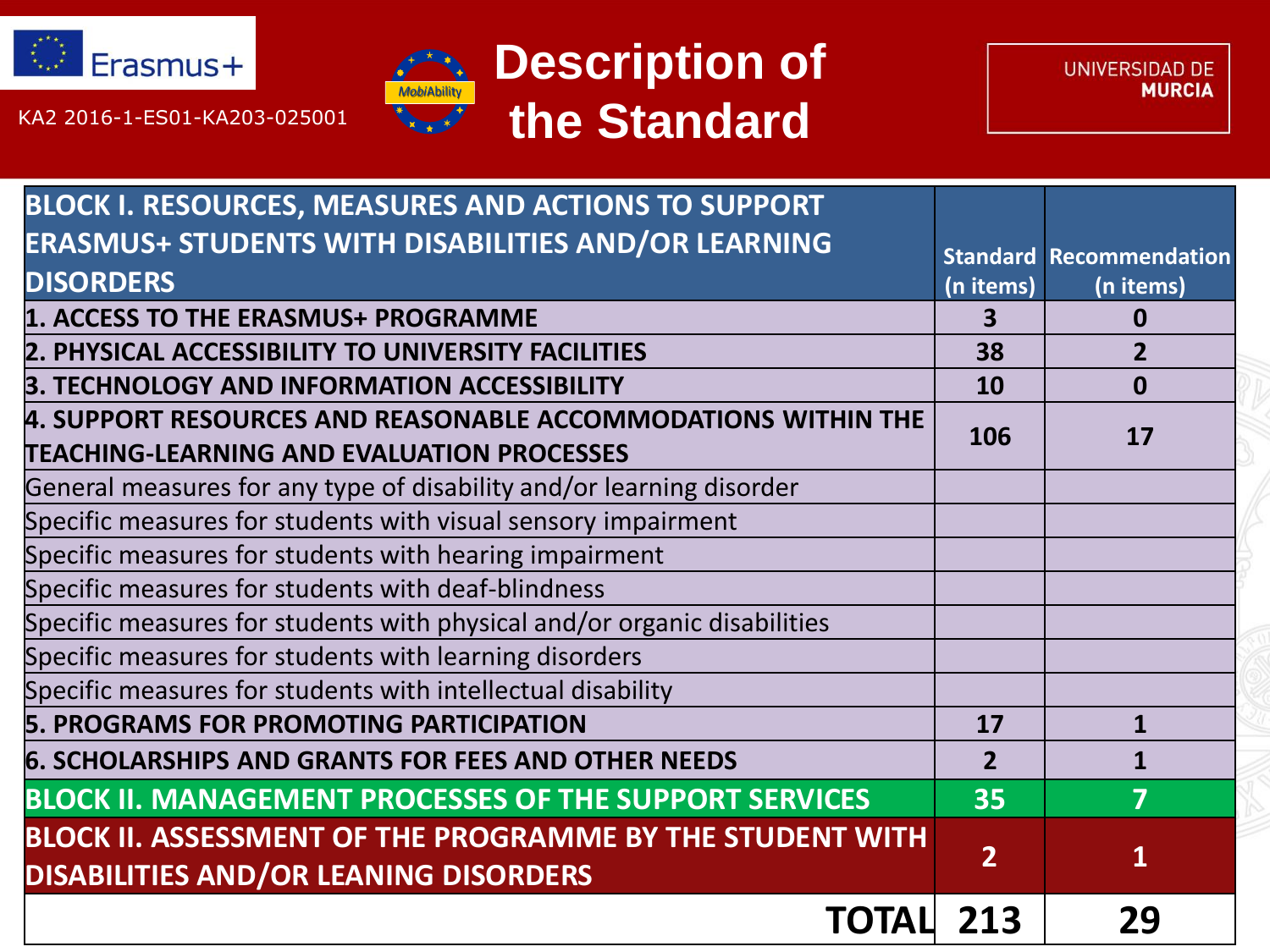





#### **<https://www.um.es/mobiability/outcomes/standard-of-support-measures/>**

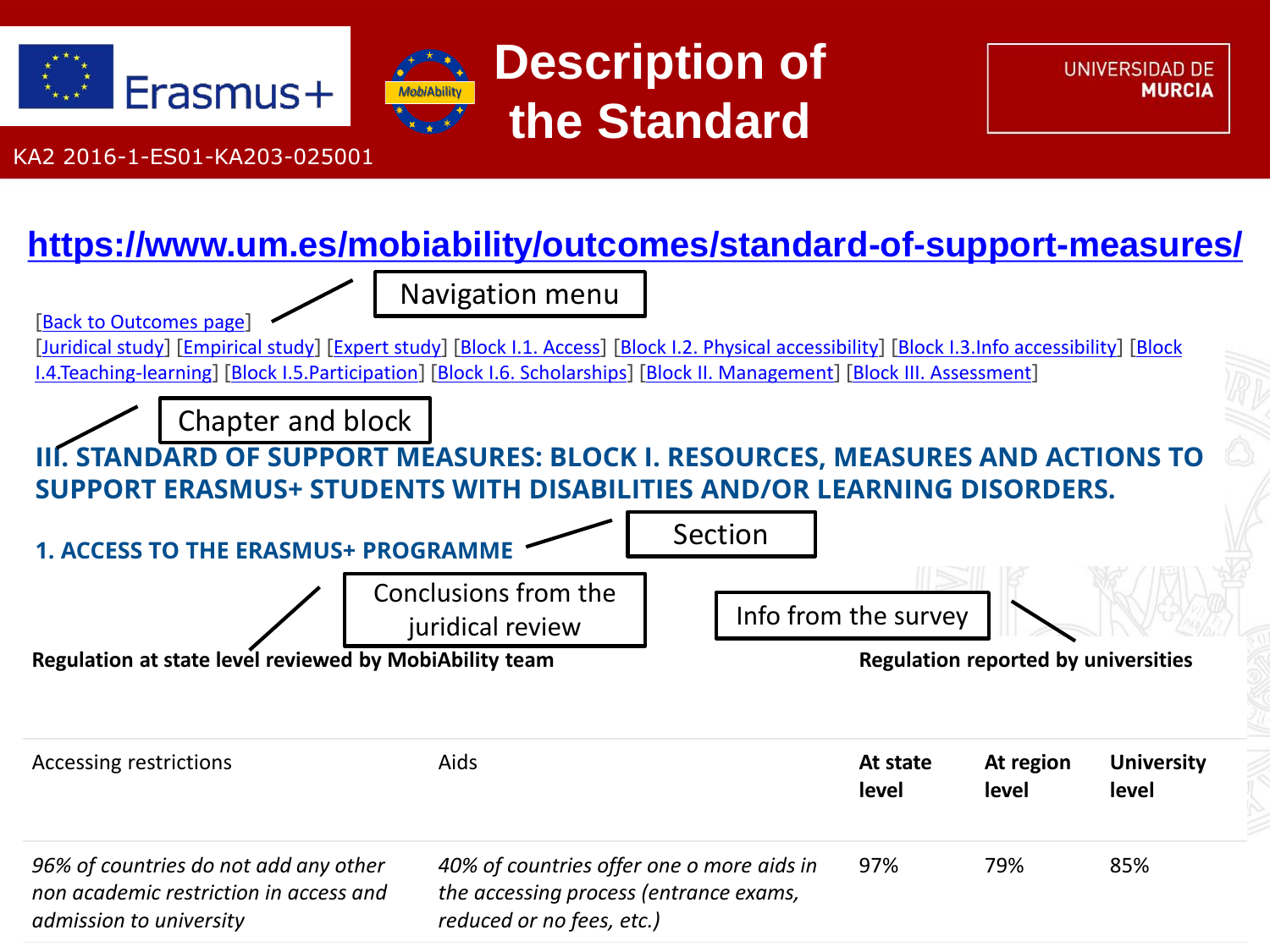





#### **<https://www.um.es/mobiability/outcomes/standard-of-support-measures/>**

|                                                                                                                                                                           | Standard = $S$<br>$Recommendation = R$                                                                                                                        | Implementation by<br>universities (from survey) |    |                            |                                                                                                                      |                                                                                                |
|---------------------------------------------------------------------------------------------------------------------------------------------------------------------------|---------------------------------------------------------------------------------------------------------------------------------------------------------------|-------------------------------------------------|----|----------------------------|----------------------------------------------------------------------------------------------------------------------|------------------------------------------------------------------------------------------------|
| Standard measures (S) and recommendations (R)                                                                                                                             |                                                                                                                                                               | Current<br>implementation                       | N  | <b>Expert</b><br>agreement | <b>Involved agents</b>                                                                                               | <b>Responsible agents</b>                                                                      |
| European mobility programmes                                                                                                                                              | S-1.1. Dissemination of information and attracting<br>students with disabilities and/or learning disorders for                                                | 67%                                             | 30 | 86%                        | Technical staff;<br>Teaching staff;<br>Students; Civil and<br>social organizations;<br>National/European<br>agencies | <b>Technical staff; Civil</b><br>and social<br>organizations;<br>National/European<br>agencies |
| needs support grant)                                                                                                                                                      | S-1.2. Management of the Erasmus+ Programme<br>application and grant (i.e., supporting students with the<br>application for the Programme and for the special | 59%                                             | 29 | 86%                        | Technical staff;<br>National/European<br>agencies                                                                    | Technical staff;<br>National/European<br>agencies                                              |
| S-1.3. Negotiation and/or coordination of an adaptation 62%<br>agreement with the other University prior to the<br>exchange of students with disabilities and/or learning |                                                                                                                                                               |                                                 | 29 | 100%                       | Technical staff;<br>Teaching staff;<br><b>Students</b>                                                               | <b>Technical staff</b>                                                                         |
| disorders                                                                                                                                                                 | Number of universities that<br>responded de ítem (from survey)                                                                                                |                                                 |    |                            | Percentage of expert considering<br>the measure as estandar                                                          |                                                                                                |